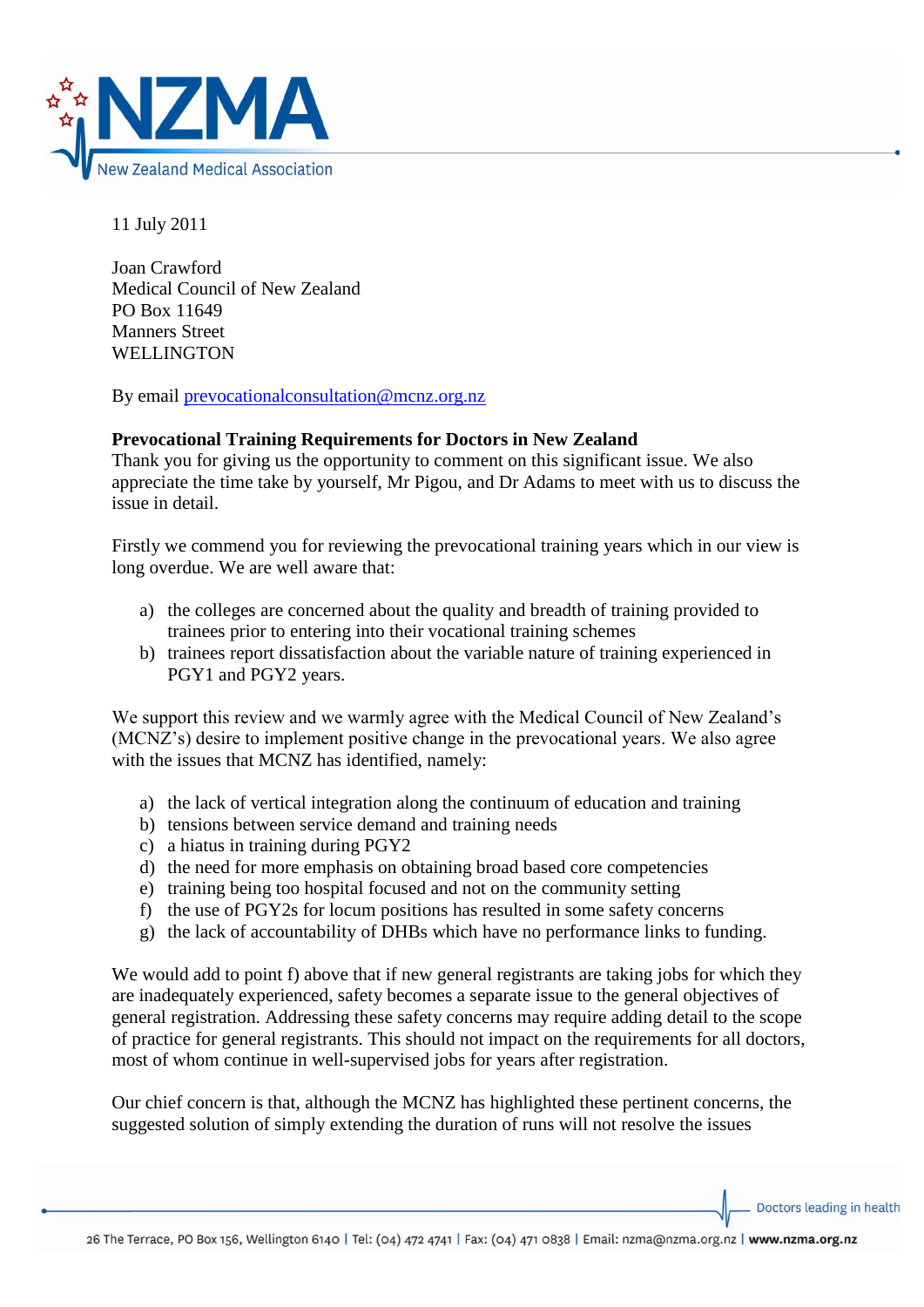presented and will instead create a new set of problems with further PGY1 & 2 dissatisfaction.

Before addressing the questions raised in the consultation document we provide the following general feedback.

We had initially understood that by adopting one of the four proposed options, the MCNZ believed that these problems would be resolved. This caused us some concern as we can not see how the proposed structural changes would resolve many of the above issues. From our discussions with you, however, we understand that the structural changes proposed need to be seen in the context of a broad package of changes, including changes to the curriculum. We accept that, but at this point we remain uncertain as to the advantages of the changes proposed.

## **Four month runs**

We note that all of the proposed options are based around changing the run length from three months to four months. While there is no evidence of improvement in the quality of training, we understand that the MCNZ's view is that increasing the run length will improve the quality of pastoral care for trainees. We also understand that the proposal was heavily influenced by the UK Foundation Programme.

With respect we are uncertain that a move to a four month run will be an improvement for DHBs, Provisional Registrants or General Registrants.

In many cases the existing mandatory three-month runs provide excellent training, although other runs can be of low quality. Most of the concerns about service and training tension are due to low quality runs, where the service component involves administrative tasks without assessing patients. We believe runs should not need to be longer than three months if they are of high quality, and thus the proper accreditation of high quality runs should be of highest priority for MCNZ.

Furthermore most of the possible clinical exposure from a run will occur within the first part of the run, and later weeks will have a strong repetitive element to the clinical experiences. Extending runs to four months will actually mean that trainees will have less variation in training runs, less career exposure to inform career decisions and less clinical exposure overall.

### *Effect on the District Health Board (DHB)*

Certainly the changes will cause considerable problems for hospitals in terms of resources, as the longer runs in areas specified as essential for registration will mean more competition for those jobs, and a smaller workforce wishing to work in other areas. This would potentially provide a new locum market as DHBs would be forced to find extra staff to cover for the loss of the first year workforce.

### *Effect on the provisional registrant*

The provisional registration year remains a very challenging and stressful year for many doctors-in-training as they gain new skills and responsibilities. The experience they have in their runs may contribute to the challenges faced. The extension of runs by a further month may appear, from a prima facie perspective, to be a useful mechanism to implement pastoral guidance and apprenticeship skills.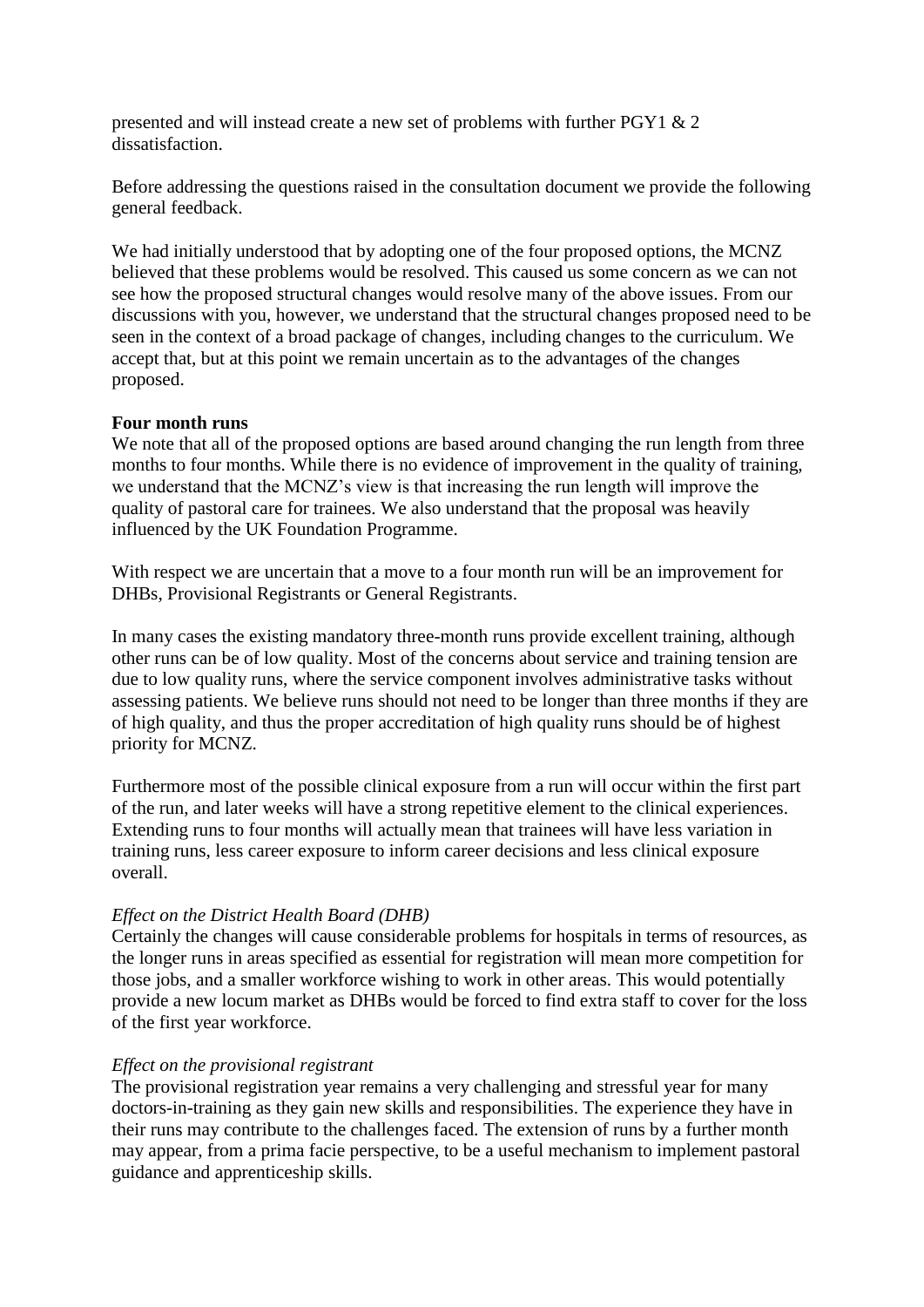However, this does not solve the inherent challenges in education and service delivery that each house surgeon faces. Furthermore, we are concerned that the operational implementation of this run extension from each DHB will not provide any qualitative benefit and in fact may make their runs more onerous. After all, a poor run will not be improved merely by a run extension. This may in turn provide a perverse incentive for prevocational trainees to leave for the locum population.

#### *Effect on the general registrant*

We envisage that the proposed changes for provisional registrants will have a flow-on effect for general registrants. General registrants may be forced to cover previous PGY1 positions and, as a result, senior house officer and junior registrar positions will be downgraded to undertake this work. This would not improve the general registrant training experience.

### **Community care and emergency medicine**

We note that all four options encourage an increase in trainees undertaking either community care or emergency medicine.

We agree that exposure to the undifferentiated patient would benefit the provisional registrant. In regard to community care we understand that the aim is to encourage more trainees to do a stint in general practice or other community care. While we applaud the decision to increase the number of runs taken in general practice, the option again poses huge logistical difficulties. There is an insufficient number of general practices with extra capacity (in terms of both training time and extra space) to meet such an increase, at least in the short term. We understand that this is one of the reasons why the focus has moved to "community care" rather than general practice exclusively. Still, we will be interested to see whether the change in focus will solve these logistical difficulties. Also, as we noted in our submission to Health Workforce New Zealand (HWNZ) in regard to the proposed changes to the General Practice Education Programme (GPEP) training, if general practice is to take up this increased burden then some form of funding will need to be provided.

A similar concern must be raised for emergency medicine and how to logistically funnel all provisional registrants through the single department. We are concerned that this will result in "queues" and delay general registration while doctors wait for places in their required runs.

#### **Alternative options**

While we have noted the difficulties with a focus on the move to three or four mandatory runs in terms of capacity, we support the choices proposed for the mandatory runs.

On the other hand, at this point in time, we do not support the move to four month runs but may be persuaded on being shown evidence to support this change. Instead we think that the status quo should remain in terms of run length but that four mandatory runs could be applied at PGY1 year, these being general medicine, general surgery, community care and emergency medicine.

Though our members have heard many negative experiences from the UK Foundation Programme, one positive element would be the introduction of regular, electronic, mandatory reports from more senior colleagues on a medical team. For instance, a registrar needs to complete an electronic form for their house officer once every four weeks or so. If this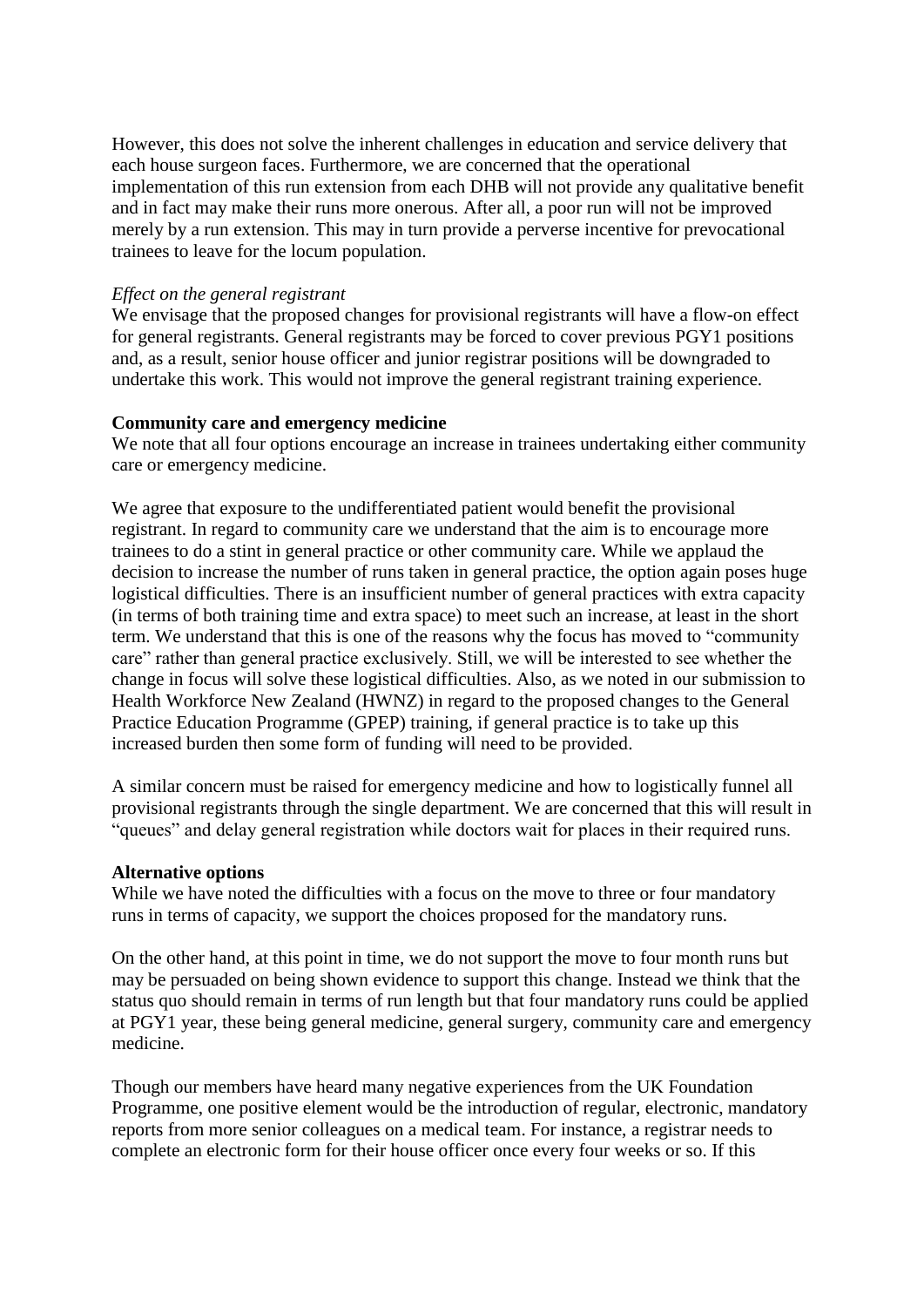system were adopted, thorough consultation would be needed to ensure this process was userfriendly, accessible, quick and relevant.

While making the four three-month runs mandatory for PGY1 should mean that doctors are provided with the breadth of learning necessary prior to registration, it does not necessarily mean that quality is improved. In respect of this, we believe some element of competency testing needs to be introduced.

## **NZMA does not support increasing the period before registration**

We do not favour an extension to the registration period as per options two and four. Aside from upsetting future doctors as they see the goal posts move further out in favour of increased bureaucracy, increasing the length of time before doctors achieve registration is likely to place increased pressure on second or third year trainees, as there will be a smaller pool of fully registered doctors to supervise TI prescribing. The proposal for a 16 month registration period, while posing logistical difficulties for the DHBs, is not really an improvement over the proposed two year registration period as trainees will not be able to apply for vocational training until the new year anyway. At present, trainees have the ability to go directly from completing their PGY1 year into a vocational training programme and we would not want to see this changed.

We also do not support Option C which involves the creation of a halfway registration between provisional registration and general registration. While this has the benefit of implementing qualitative curriculum changes, without the additional concerns of rolling out a significantly revised roster/workforce, the disadvantage is that this will create a new registration variant and limit PGY2 flexibility.

# **Oversight of PGY2**

One of the concerns raised in the consultation document was the lack of oversight of PGY2. While we support PGY2 continuing to be an easier year than others, with no substantive exams to sit, we believe the year could be improved by introducing some competency based testing as per the Australian curriculum framework. The key to any changes however, will be the ability to keep the year slightly less demanding than those before and after it, but with some additional competency tests included in the year to ensure that quality training continues.

### **Need for evaluation**

Whatever changes the MCNZ ultimately choose to implement, the impact will need to be carefully monitored and evaluated. We trust that you will be considering how to do this before you choose to implement these changes rather than some months or years later.

The above comments having been made we turn now to address the consultation questions directly.

## **1. Are there any important issues and drivers we have either omitted or overstated?** *Aspiring to excellence*

We strongly believe the education and training component of the PGY1 and PGY2 years should not be framed as a minimum standards approach but rather with developing excellence. Aspiration for excellence for a doctor is a separate issue to the MCNZ role of maintaining minimum standards through registration.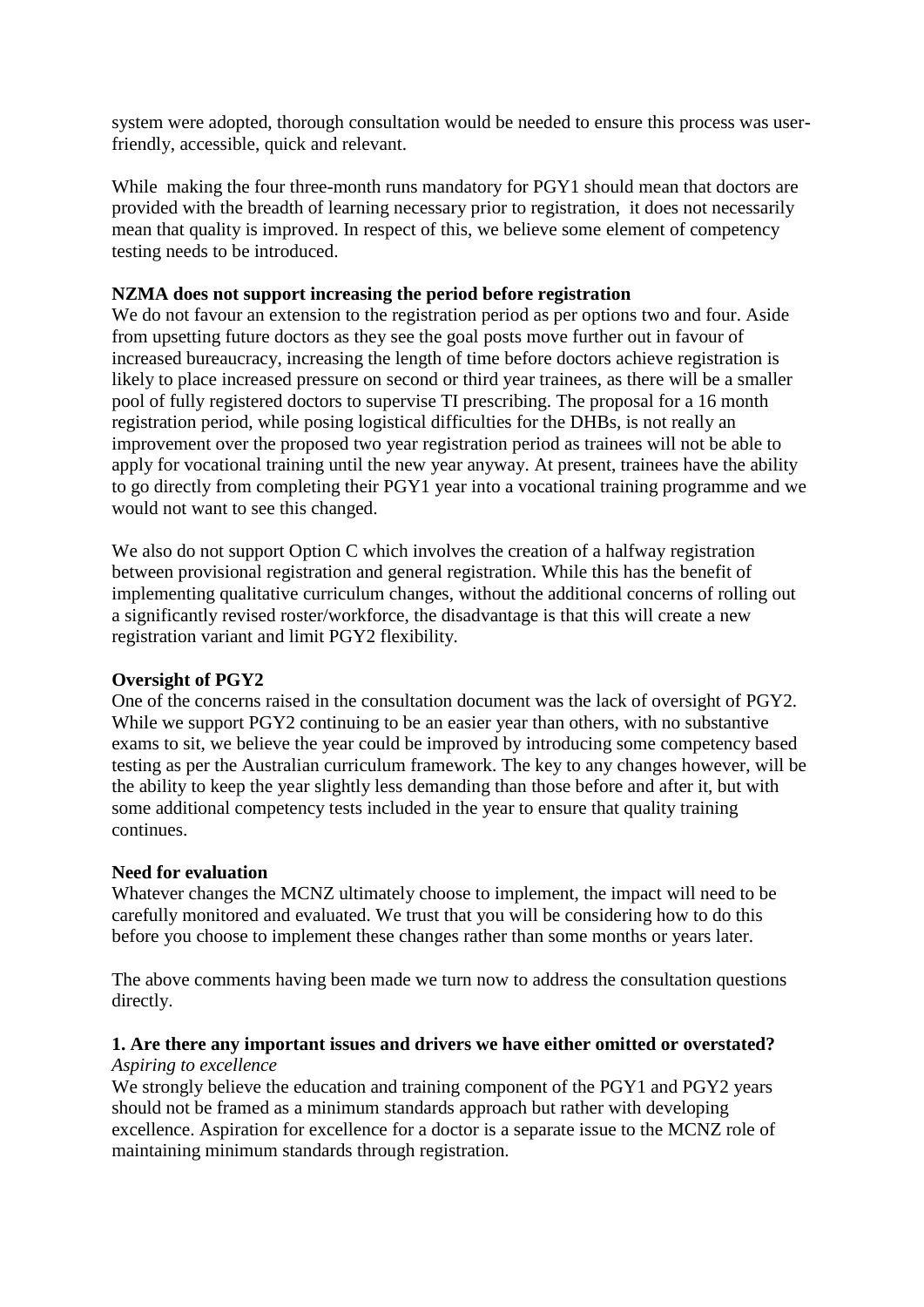#### *Autonomy as a doctor*

Doctors-in-training value their autonomy and unless there is significant evidence, will not appreciate the potential restrictions placed on them. Although we respect the possible need for pastoral care in PGY2, this must be tempered with the desire for many PGY2s to seek time out of the strict enforced model of progression from their prior six – seven years of training.

We have commented above on our views of the proposal to extend the runs to four months.

### *Provision of trainer support*

We strongly believe that the DHBs must give senior clinicians the time and resources to provide an improved educational setting for the pre-vocational trainee. We do not know how MCNZ can institute change at this level, yet this must be the first change to occur.

## **2. Do you agree with the objectives and principles?**

We look forward to the development of a curriculum that uses the Australian Curriculum Framework for Junior Doctors as a template which fits in well with our view to strive for excellence.

As mentioned, we do not agree with the principle that the extension of runs will benefit training. We appreciate that in overseas contexts, such an extension has helped. However, within the New Zealand DHB infrastructure context, service provision is the dominant daily activity of most doctors and there is insufficient evidence to assume that extending a timebased learning model will guarantee the breadth of learning that the MCNZ desires<sup>1</sup>.

### **3. Should there be mandatory runs? If so, what should they be?**

We believe that if there need to be mandatory runs then these should reflect the issues that MCNZ feels are lacking in the current model; namingly the desire for more broad based core competencies and enhancing the community care setting. If these runs are required then we favour runs that expose the PGY1  $& 2$  to the undifferentiated patient – such as general medicine, emergency, community care and surgery in general.

### **4. What is the appropriate length of training?**

**.** 

As previously noted, we do not necessarily agree that the length of prevocational training should be defined by a strict measure of time, a whole year should be sufficient to assess competence in well planned clinical settings for adult based learning.

This hinges on an improved integration between undergraduate and postgraduate years. Potential innovations such as medical student registration may streamline this learning process.

We would also link this question back to the autonomy of our doctors. A further extension of registration would most likely disappoint many of our colleagues who have already undergone seven years of training.

<sup>&</sup>lt;sup>1</sup> At present, service demands of junior doctors are often non-patient contact time and when available, senior doctors are often too busy with their demands to extend an outpatient consult for the sake of teaching.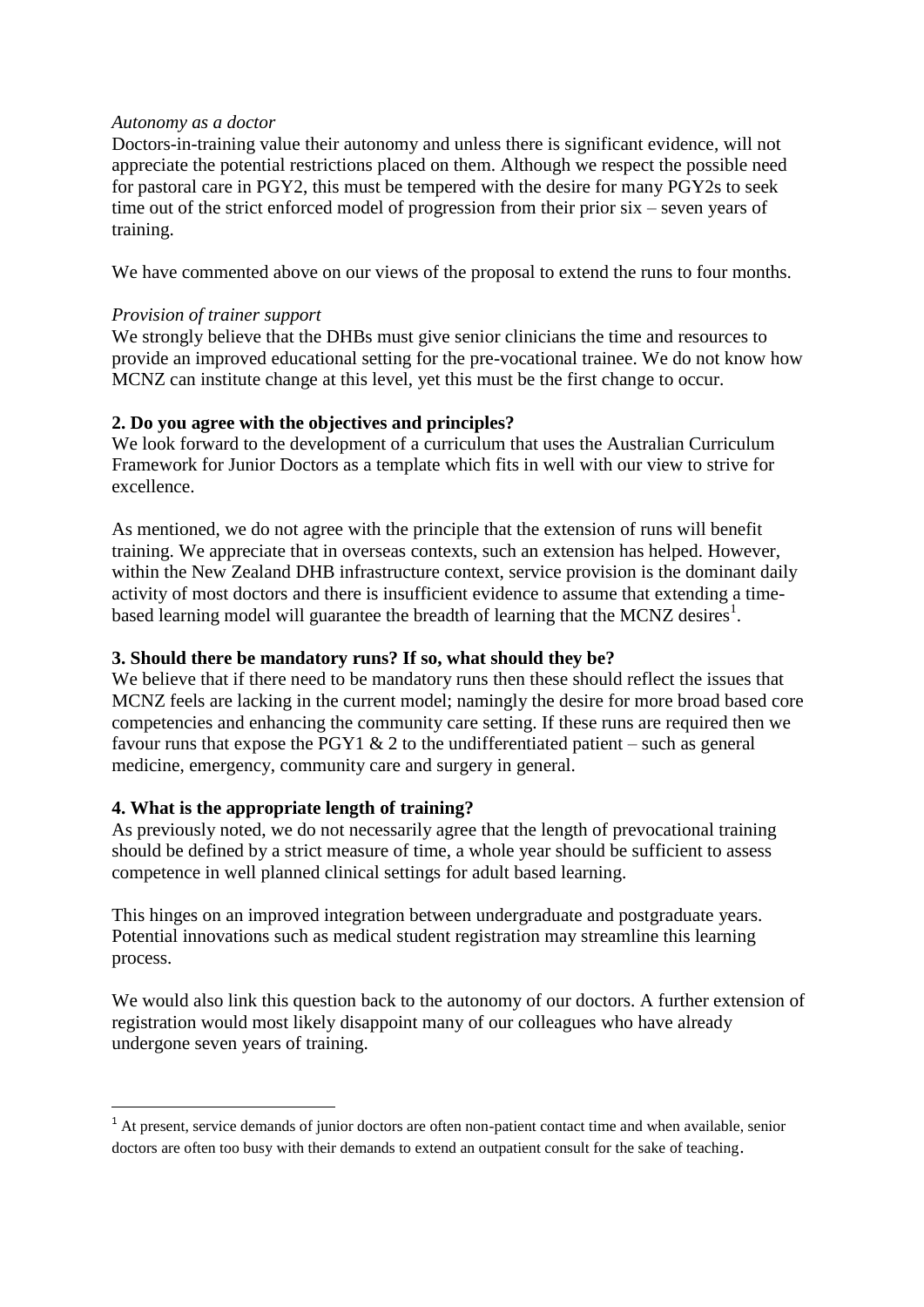# **5. What are the consequences of each option?**

The critical consequence from all of these options is the strain this will place on current DHB infrastructure. There are already a finite number of runs that fit the required criteria by the Medical Council. At present, if all PGY1s undertake the runs mandated by the Medical Council with an extended duration then there will be insufficient slots for run allocation. We would contend that this would cause four major problems.

The changes will:

- a) force DHBs to hire more locums to fill after-hour roster requirements. This would be a perverse outcome of the proposed changes
- b) artificially extend provisional registration whilst doctors "wait in line" for mandated runs. This would have a significant effect on morale and create a further reason to leave New Zealand
- c) strain the current service delivery for runs outside of the MCNZ requirements. Responsibility would then be transferred to the Senior House Officer and registrar population and hinder their own training opportunities
- d) still limit the breadth of experience suggested by the Australian Curriculum Framework.

These problems are not insurmountable but we would urge the MCNZ to consider the ramifications that will occur without necessary investment being put into resourcing and trainer education.

In terms of each option - the advantage of Option A is that this is an evolutionary change. It will allow the implementation of the national curriculum and provide a springboard into shaping community care as a viable flow-on path for trainees. The disadvantage of Option A is that trainees must choose between community care and emergency medicine. The value of community care is the exposure to the truly undifferentiated patient which is the cornerstone of medical training and this may be missed.

Option B incorporates both community care and emergency medicine - hence it's advantages. We feel that the disadvantage is the 16 month program. We believe that one year is sufficient to complete provisional training requirements for most doctors.

Option C involves the creation of a halfway registration between provisional registration and general registration. This has the benefit of implementing qualitative curriculum changes without the additional concerns of rolling out a significantly revised roster/workforce. The disadvantage is that this will create a new registration variant and limit PGY2 flexibility.

Whilst we applaud the need for increased emphasis on mental health, as offered in Option D, we question the current educational value of institutional mental health runs at present. The typical house surgeon experience suggests that these runs are quite "medically focused" and there is rarely a provision for exposure to common, community issues relevant to the specialty. We also have reservations about the length of this provisional registration and the likelihood that many PGYs will have to "wait in line" for an even longer duration. While the floodgate of doctors moving to Australia for training positions looks to be closing over the next few years, the change will nonetheless create an additional incentive to leave New Zealand for Australia after PGY1 where they then will be registered immediately. As noted elsewhere it is also likely to impact heavily on morale.